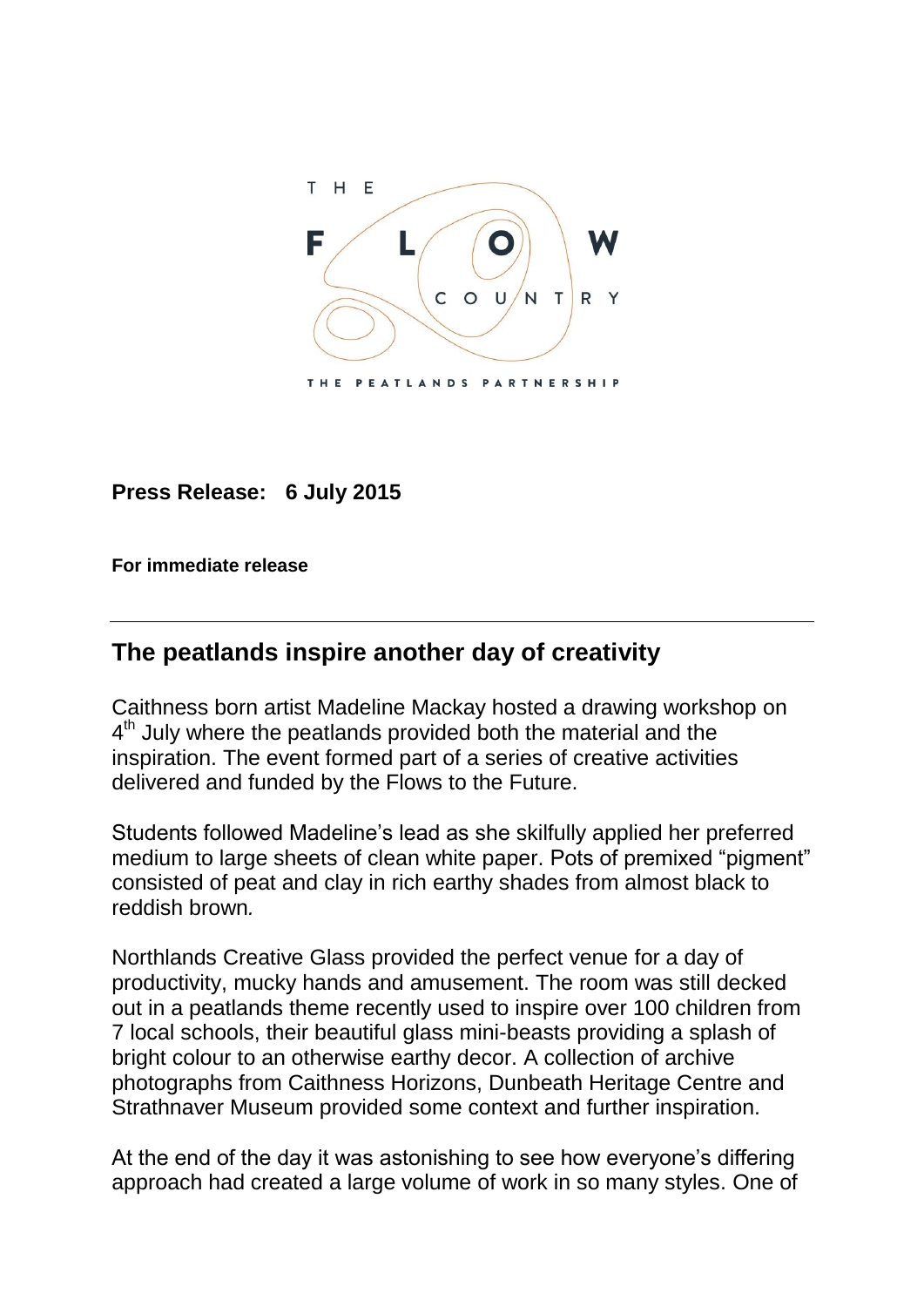the students said it was "an exciting, imaginative event which fired an esoteric response to the peatlands".

Some of the artwork, together with the archive photographs will form part of an exhibition to mark International Bog Day at Caithness Horizons on 27 July 2015 from 11am to 3 pm.

**The Flows to the Future project gratefully acknowledges funding support from the Heritage Lottery Fund** 



## **PHOTOGRAPHS**

- **1) Madeline Mackay (1673)**
- **2) Mucky hands (1732)**
- **3) The materials (1742)**
- **4) Student at work at easel (1745)**
- **5) More work at table (1693)**
- **6) Volume of work (1778)**

## **NOTES TO EDITORS**

The Peatlands Partnership includes Scottish Natural Heritage, Forestry Commission (Scotland), Highland Council, RSPB Scotland, Plantlife Scotland, Highlands & Islands Enterprise, The Highland Third Sector Interface, The Flow Country Rivers Trust, The Northern Deer Management Group and The Environmental Research Institute. It liaises with local community groups, , the Scottish Government's Rural Payments and Inspections Directorate and the North Sutherland Community Forest Trust. It is independently chaired by John Henderson of Scrabster Farm, Caithness.

RSPB Scotland is the lead partner in The Flows to the Future project, a Peatlands Partnership project, which gratefully acknowledges funding from the Heritage Lottery Fund and from the following funders and supporters; Environmental Research Institute, European Regional Development Fund, Forestry Commission (Scotland), Peatland Action, Highlands and Islands Enterprise, The Highland Council, RSPB,